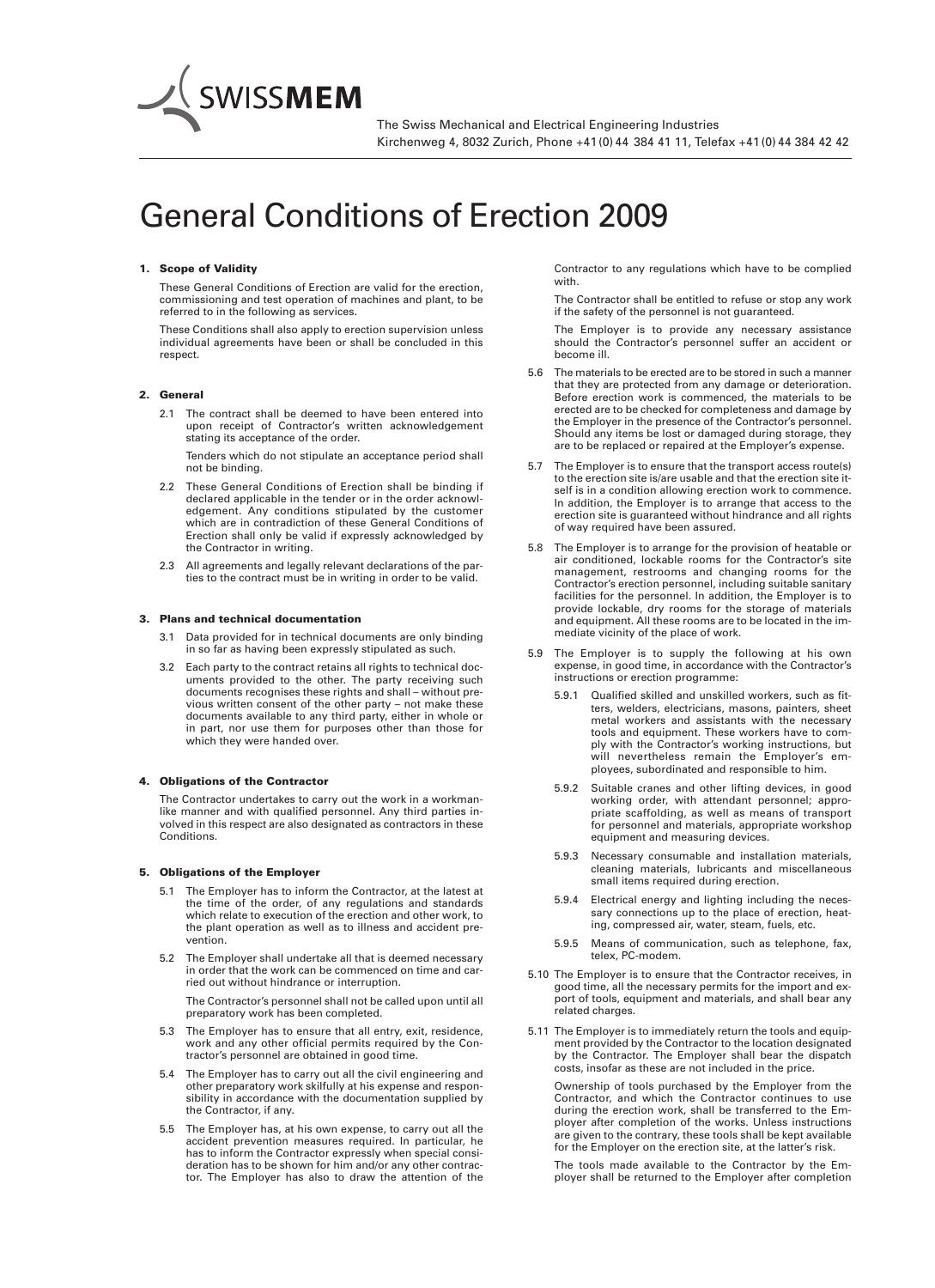*of the works. Unless instructions are given to the contrary, these tools shall be kept available for the Employer on the erection site, at the latter's risk.*

- *5.12 The Employer shall use future operating personnel to help already during the erection phase, in order that they become familiar with the methods and techniques of the Contractor. The Contractor is prepared to undertake the technical instruction of the said operating personnel, provided this has been expressly agreed.*
- *5.13 Should the Employer not or only partially fulfil his obligations, the Contractor is entitled to remedy such deficiencies either himself or by means of third parties. The costs arising from such a procedure are to be paid by the Employer. The Employer shall also indemnify the Contractor against his liability towards third parties.*
- *5.14 Should the Contractor's personnel encounter any danger or be considerably hindered in carrying out the work due to any reason beyond the control of the Contractor, the Contractor is allowed to withdraw the site erection personnel. In such cases, and also should personnel be retained after completion of the work, the corresponding hourly/daily rates are invoiced as waiting time, plus the travelling expenses and daily allowances.*

### 6. Work carried out on the instructions of the Employer

*Without written permission of the Contractor, the Employer is not allowed to employ the Contractor's personnel for work which does not form part of the contract. Even if the Contractor has agreed to such work, no responsibility for same is taken by the Contractor.*

*The Contractor accepts no responsibility for any work carried out to the order of the Employer without his particular instruction.*

### 7. Working time

- *7.1 Subject to differing compelling regulations at the erection site, the working times shall be laid down in the Appendix.*
- *7.2 The normal weekly working time is, in general, to be distri buted over five working days. If, due to reasons beyond the control of the Contractor, a shorter working time has to be maintained, the normal working time is invoiced.*

*The working hours of the Contractor's personnel shall be distributed according to the Employer's requirements and the local conditions. The limits for normal daily working hours shall be 6 am and 8 pm.*

*7.3 Working hours in excess of the normal weekly or daily working time are defined as overtime.*

*Overtime work is only permitted when agreed by both parties. The overtime work should not, as a rule, exceed the daily working time by more than two hours and the normal weekly working time by more than ten hours.*

- *7.4 The hours in excess of the normal daily or weekly working time worked between 6 am and 8 pm are defined as overtime.*
- *7.5 The normal working time, worked between 8 pm and 6 am on working days, is defined as night work (except when overtime on night work).*
- *7.6 Overtime worked between 8 pm and 6 am is defined as night work overtime.*
- *7.7 Sunday work is defined as work on Sundays or on other weekdays which are statutory rest days at the erection site.*

*Holiday work is defined as work on days which are statutory holidays at the erection site.*

### 8. Travelling time and other times defined as being equivalent to travelling time

*8.1 Travelling times as well as appropriate preparatory and winding up times after the journey which are necessary in order to comply with the contractual conditions are to be regarded as being equivalent to working time in accord ance with paragraph 7.1.*

*Travelling time includes:*

- *the time required for the journey to and from the place of work*
- *the time required to move into the accommodation on site as well as*
- *the time required for official registration and departure formalities.*

*8.2 Should it be impossible to obtain suitable accommodation and/or adequate meal facilities near to the place of work, the time required for the transit each day between the accommodation and/or meal facilities' location(s) and the place of work in excess of one half hour per single journey is charged as working time.*

*All expenses arising from the above, as well as the costs for the use of suitable means of transport or a hire car, are to be paid by the Employer.*

*8.3 If the Contractor's personnel are hindered in carrying out the work due to reasons beyond the control of the Contractor, or if the Contractor's personnel are retained on site after completion of the work for any reason whatsoever, the Contractor is entitled to invoice the waiting time as working time. All other costs associated with the above are also to be paid by the Employer. The same applies also for any other hours lost due to reasons beyond the control of the Contractor, such as local public holidays at the erection site.*

# 9. Pricing

*9.1 Principle*

*The services of the Contractor are invoiced according to time and material on the basis of his cost rates at the time of execution of the erection work, unless a fixed price (lump sum) or a sliding price as per the Appendix has been agreed upon.*

- *9.2 Work charged according to time and material The services provided by the Contractor are invoiced as follows:*
	- *9.2.1 Personnel costs*

*On presentation of the time sheets, the Employer shall certify the work performed by the Contractor's personnel with his signature. If this certification is not undertaken by the Employer in due time or is undertaken by personnel not competent for the purpose, the entries of the Contractor's personnel shall serve as a basis for calculation.*

*The rates given in the Appendix are to apply for the working time, overtime, night, Sunday and holiday working times, travelling time and other times regarded as being equivalent to working time. A maximum of 12 hours per day can be reckoned as travelling time. When the work is carried out under difficult or dirty conditions, for example at great heights or depths, or when special protective clothing or breathing equipment has to be worn, a difficulty/dirty work conditions' surcharge per working hour is invoiced in accordance with the Appendix, in addition to the Contractor's generally valid cost rates and to the costs of board and lodging.*

### *9.2.2 Travelling costs*

*The costs for the journey to and from the country concerned, as well as for travelling within the said country using a means of transport as chosen by the Contractor, are invoiced to the Employer. Invoicing is also to include such associated costs as in surance, freight, custom duties, charges for luggage, passports and visas, provision of the entry residence and work permits, medical examination on arrival and departure, as well as vaccination of the Contractor's personnel.*

*Unless special circumstances necessitate the use of another class, the following are invoiced:*

- *business class for air travel*
- *first class for rail and ship*

*– use of private car to be reimbursed according to the kilometres travelled, as given in the Appendix, or actual hire car costs.*

*9.2.3 Costs of board and lodging (daily allowance)*

*The Employer is to provide the Contractor's personnel with wholesome and adequate food as well as good, clean, heatable and air conditioned single accommodation at the erection site or in its near vicinity.*

*The daily allowances in the Appendix are to be invoiced to cover the board and lodging costs which are not directly paid by the Employer. This applies also to the supplementary costs for drinks, laundry, etc.*

*The right is reserved to change these rates should the board and lodging costs increase before the*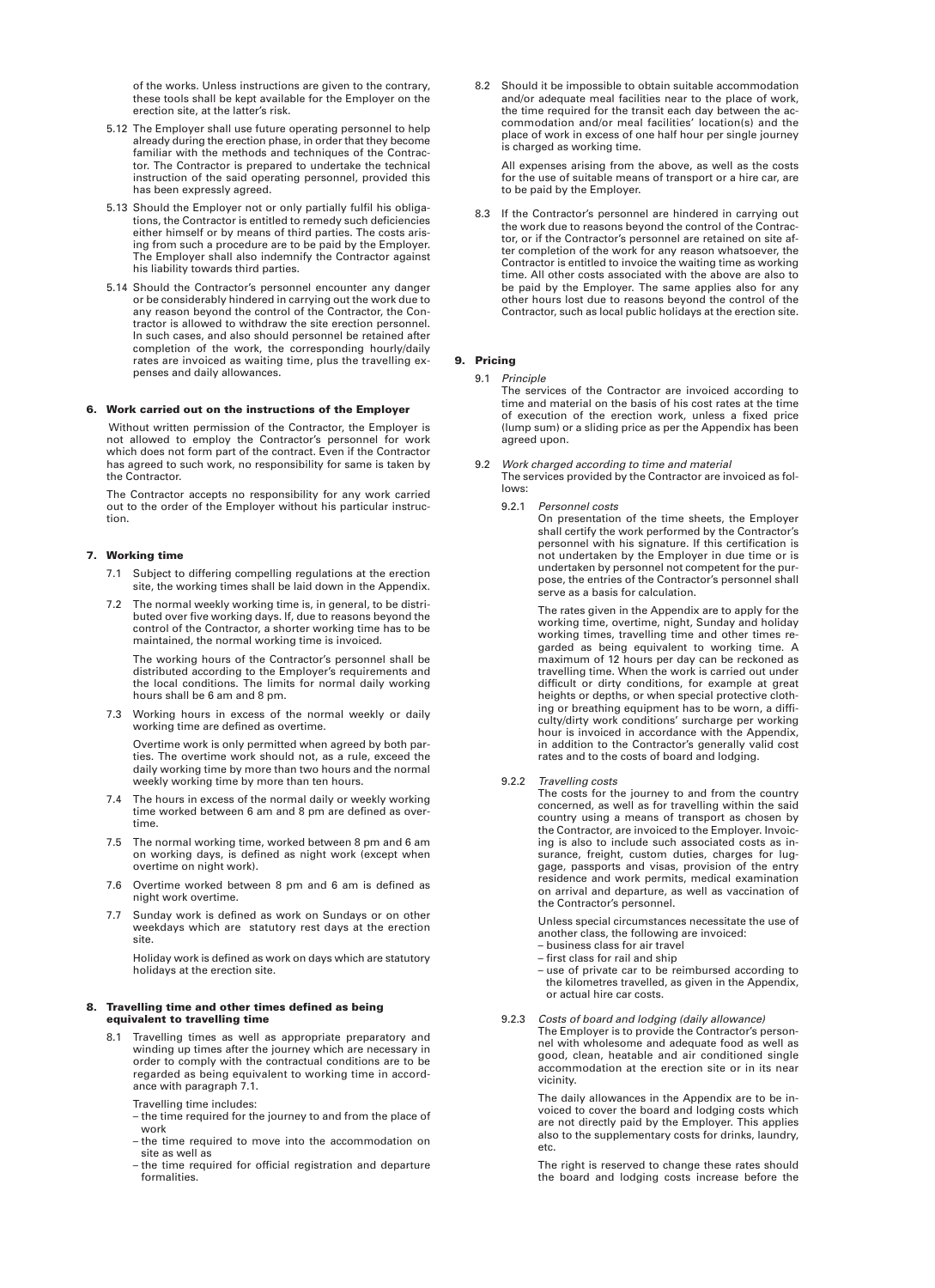*commencement of or during the erection work. The same applies also should the daily allowance rates quoted prove to be insufficient.*

*Payment of the board and lodging can take place directly from the Employer to the Contractor's personnel, provided that the Contractor has given approval in writing for such a procedure. When not otherwise agreed, board and lodging is always to be paid 14 days in advance.*

*9.2.4 Home leave*

*If the Contractor's personnel have to spend a long period of time away from home, they shall be en titled to home leave. The period of absence for such an entitlement is specified in the Appendix. The cost of the return journey, i.e. from the site to the Contractor's registered office and back, shall be borne by the Employer.*

*The time required for the journey to and from, as well as the total daily allowance, are invoiced according to paragraphs 8.1 and 9.2.3.*

*As far as conditions at the erection site allow, the Contractor's personnel can decide to take their partners with them as an alternative to home leave. The corresponding travelling costs are invoiced to the Employer.*

*9.2.5 Costs for tools and equipment*

*The Contractor is responsible for equipping his erection personnel with a normal set of tools. Further tools, equipment, measurement and testing devices are invoiced in accordance with the Appendix. The duration of use is to be calculated from the day the items are despatched from the Contractor's premises until their return.*

*Tools and equipment not returned will be invoiced to the Employer at the price required to replace same.*

*Transport and insurance costs, as well as further expenses, dues and charges in connection with the delivery to and return of tools and equipment from the site are to be paid by the Employer.*

- *9.2.6 Consumables and sundry erection materials Consumables, installation and sundry erection materials supplied by the Contractor shall be charged according to costs.*
- *9.2.7 Costs in connection with sickness and accident In the case of sickness or accident to the Contractor's personnel, the Employer shall guarantee the requisite appropriate medical treatment and care, whereby the Contractor's right to take his personnel home at any time shall not be prejudiced. The Contractor shall be responsible for all costs arising.*

*The Employer shall be required to continue to pay the agreed daily allowance for a period of 10 days from commencement of the treatment.*

*If the return to good health of the ill or injured person is likely to take more than 10 days, then the Contractor is to arrange for an equivalent replacement at his own expense.*

- *9.3 Work to lump sum prices*
	- *9.3.1 The lump sum price covers the services to be provided by the Contractor and which have been agreed upon in writing.*

*This price is based on the proviso that all preliminary work is carried out and completed by the Employer in good time and that erection can proceed smoothly and with no hindrance due to matters beyond the control of the Contractor.*

- *9.3.2 Extra work which has to be carried out by the Contractor due to reasons beyond his control, such as subsequent changes to the content or scope of the agreed work, waiting times, re-working, additional travelling, are invoiced to the Employer in accord ance with paragraph 9.2.*
- *9.4 Taxes, dues, fees, social insurance contributions Taxes, dues, fees, social insurance contributions and the like, which have to be paid by the Contractor or the Contractor's personnel in connection with the contract or with work outside Switzerland, are charged to the Employer, with the exception of personal income taxes.*

### 10. Terms of payment

*10.1 Unless otherwise agreed, the price and the costs are invoiced monthly and are to be paid by the Employer within 30 days of the date of the invoice. The Contractor reserves the right to require partial or complete payment in advance of the presumed amount.*

*Payments are to be made by the Employer at the Contractor's registered office without deductions of any kind (discount, expenses, taxes, fees, etc.). Payment is regarded as carried out when Swiss francs to the amount invoiced are made freely available to the Contractor in Switzerland.*

- *10.2 The Employer is not allowed to withhold or decrease payments because of complaints, claims or counterclaims not accepted by the Contractor. The payments are also to be made should the work be delayed or have been made impossible for reasons beyond the control of the Contractor.*
- *10.3 If the Employer fails to effect payment on the agreed date(s), he shall – under the proviso of other rights being claimed and without formal notice – be liable to pay interest on the overdue amount(s) from the date due at a rate based on the interest rates prevailing at the Employer's registered office. Payment of default interest shall not release the Employer from paying the sums due under the terms of the contract.*

### 11.Time schedule

*11.1 A time-limit for the completion of the erection work is only binding when accepted in writing by the Contractor. The erection time begins when all preliminary requirements for the commencement of the work have been complied with. It shall be deemed duly observed if the machinery or plant erected is ready for acceptance on its expiry.*

*A time-limit is also complied with, even though parts are missing or readjustments have still to be made, if operation of the machinery/plant is possible and unhindered.*

- *11.2 The agreed duration of erection shall be suitably extended:*
	- *if the instructions required by the Contractor to carry out the erection work are not provided in good time, or if the Employer subsequently changes such instructions, or*
	- *if the Employer does not comply with his contractual obligations, in particular with regard to the terms of payment according to paragraph 10, or the obligations according to paragraph 5, or if the Employer's suppliers are behind schedule with their work, or*
	- *in the case of circumstances beyond the control of the Contractor, such as epidemics, threat or actuality of mobilization, war, civil war, acts of terrorism, rioting or sabotage, as well as strikes, working to rule, accidents, late or incorrect deliveries of necessary materials, local or state official actions or omissions, unforeseeable hindrances to transport, fire, explosion, or natural incidents.*
- *11.3 If an agreed completion date is not complied with due to circumstances which are solely the responsibility of the Contractor, the Employer may – but only if a damage has occurred – require the payment of a compensation for damage resulting from delay amounting to 0.5 % per completed week up to a maximum of 5 %. The amount of the compensation is calculated from the price of the Contractor's work for that part of the plant which cannot be commissioned at the proper time due to the said delay. Further rights and claims in respect of delay, in particular for damages, are excluded.*

*For erection periods of more than three months, there is no claim for compensation for damage resulting from delay in respect of the first two weeks of delay.*

### 12. Acceptance of the erection work

- *12.1 The erection work shall be ready for acceptance when the machinery or plant has been erected. The same shall apply if the erected machinery or plant cannot be commissioned for reasons outside the control of the Contractor.*
- *12.2 As soon as the Employer is notified that the erection work is ready for acceptance, it shall be inspected by the Employer or his appointed representative in the presence of the person in charge of the erection. Any deficiencies are to be reported immediately in writing to the Contractor. If the Employer fails to do this, the erection work shall be deemed to have been accepted.*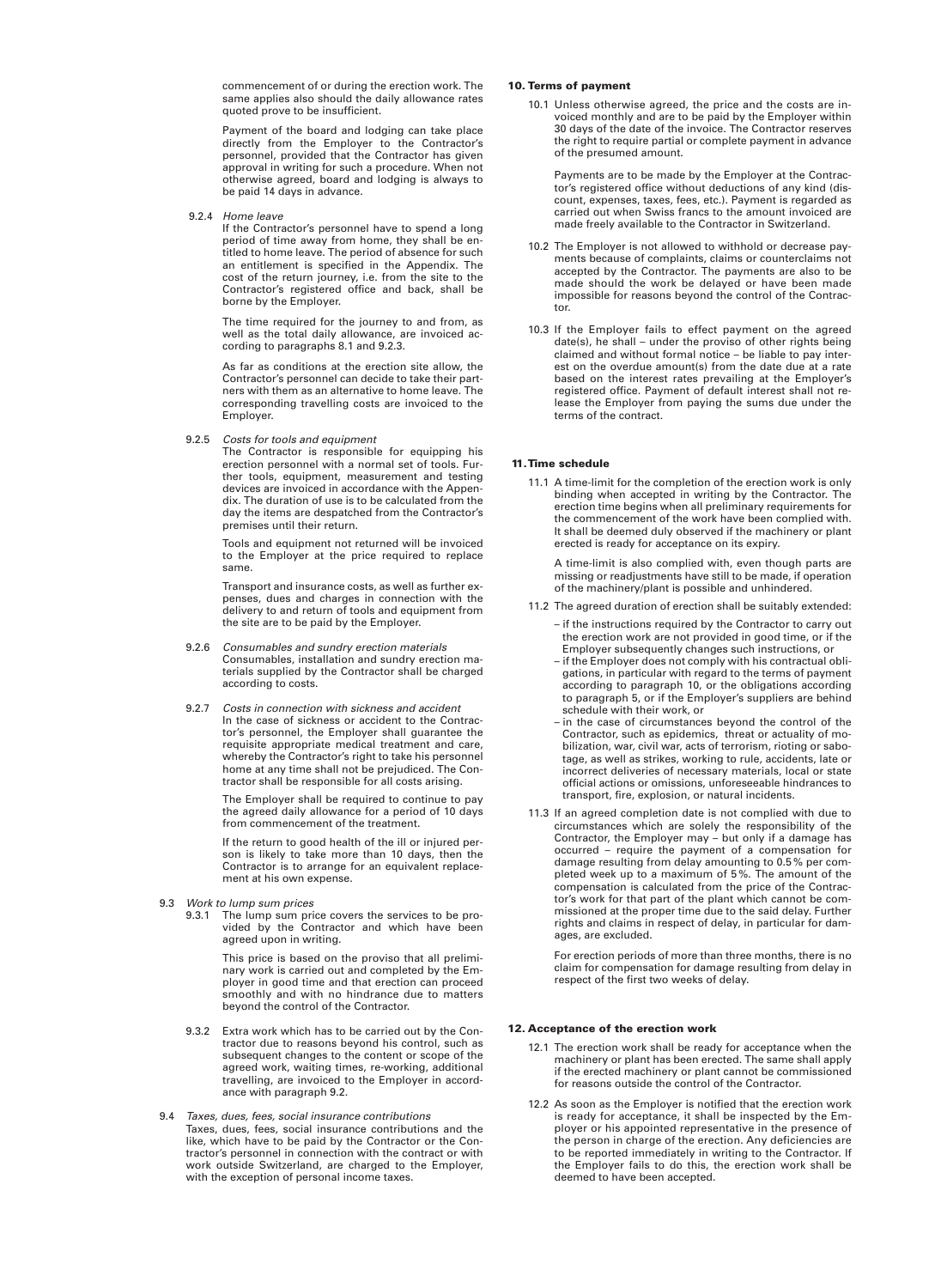### 13. Non-performance, faulty performance and their consequences

*13.1 In all cases of faulty performance or non-performance not expressly dealt with in these Conditions, in particular if the Contractor, without cause, commences execution of the works so late that completion of the works on time is no longer anticipated, if execution in breach of the contract through the fault of the Contractor is unquestionably anticipated, or if work has been executed in breach of the contract through the fault of the Contractor, the Employer shall be authorised to set the Contractor a reasonable further deadline for remedy of the work concerned, under threat of withdrawal, should he fail to comply.*

*Upon the fruitless expiration of this subsequent deadline through the fault of the Contractor, then the Employer may withdraw from the contract with respect to the works which have been executed in breach of the contract or the execution of which in breach of the contract is unquestionably anticipated, and reclaim the associated portion of payments already made.*

*13.2 In such a case, the provisions under paragraphs 15 and 16 shall apply accordingly with respect to any claim for damages by the Customer and with respect to the exclusion of further liability. The claim for damages shall be restricted to 10 % of the contractual remuneration for the work to which the withdrawal relates.*

## 14. Risk of damage or loss

*The Employer shall bear the risk of damage or loss for the material to be erected during performance of work, and for tools, equipment and materials provided by him. The Contractor shall be entitled to claim the agreed remuneration even if the erection cannot be carried out or can only be partially carried out, as a result of destruction or partial destruction of the items to be erected.*

### 15. Warranty

*15.1 The Contractor guarantees for a period of twelve months after the completion of the work and in accordance with the following provisions, that the work has been carried out in a workmanlike and careful manner.*

*Should the work be interrupted due to the reasons quoted in paragraph 11.2, the warranty period for the work completed before the interruption commences at the latest three months after the beginning of the interruption.*

*The warranty period is terminated in all cases three years after the agreed commencement of erection.*

*15.2 Any deficiencies in the erection work detected during the warranty period shall be remedied free of charge, provided that such deficiencies are notified to the Contractor in writing immediately upon their discovery.*

*The Contractor shall only be responsible for deficiencies related to the work performed under his supervision by the Employer's personnel or those of a third party, if it can be proven that such deficiencies are attributable to the fact that the Contractor's personnel has acted with gross misconduct in the course of instruction or supervision.*

- *15.3 No warranty shall be provided if the Employer or a third party undertakes modifications or repairs without the Contractor's written permission, or if the Employer does not immediately take suitable measures to reduce the possible damage.*
- *15.4 For work carried out under warranty, the Contractor shall provide warranty to the same extent as for the original work but not beyond the warranty period of the latter.*
- *15.5 Any claims and rights relating to deficiencies other than those specified under paragraphs 15.1 to 15.4 are excluded.*

# 16. Liability

*16.1 The Contractor shall be liable to the Employer only for such property damage which his personnel has caused through its fault during the preparation for the erection, the execution of the works or during the repair of any deficiencies. The total liability shall be restricted to CHF 5,000,000.– (five million Swiss francs). In case of personal injury, the statutory liability shall apply.*

*Subject to illegal intent or gross negligence, the Contractor's liability towards the Employer for production shutdown, lost profit, loss of use, financial damages and losses resulting from a delay or interruption in erection as well as* *for contractual losses or consequential damages, shall be excluded.*

*In addition, any further claims by the Employer, in particular for the compensation of damages of any kind, regardless of their legal basis, shall be excluded.*

*16.2 The Employer shall be responsible for any damage caused by his personnel. This applies also if the Contractor's personnel are directing or supervising the work, unless it can be proved that gross negligence in connection with instructions, omissions or with the supervision caused the damage.*

*The Employer shall also be responsible for any damage caused through deficiency in the tools, equipment and materials provided by him. This applies also when the Contractor's personnel has used them without lodging a complaint, unless they could have noticed the deficiency had they exercised due attention.*

### 17. Cancellation of the contract by the Contractor

*Should unforeseen events take place, changing the commercial value of the contents of the services considerably or affecting the operations of the Contractor's plant considerably, or should the execution of the work subsequently prove impossible, the contract shall be adapted reasonably. If this cannot be justified from the economic aspect, the Contractor is entitled to cancel the contract wholly or in part.*

*The Employer has no right to claim for compensation as a result of such cancellation. Should the Contractor decide to make use of his right to cancel, he is to inform the Employer immediately after the consequence of the event has been recognized, even if an extension of the erection time had been agreed with the Employer.*

# 18. Place of jurisdiction and applicable law

The place of jurisdiction for both Employer and Contractor is the registered office of the Contractor. However, the Contractor shall also be entitled to sue the Employer before the court having jurisdiction over the place of business of the latter.

*The contract shall be governed by Swiss substantive law.*

### 19. Final conditions

*Any changes to the contract are only valid if agreed upon in writing.*

*Should any provisions herein prove to be ineffective, this shall not affect the validity of the remaining conditions. The parties agree to replace non-valid conditions by new ones, which are consistent as far as possible with the economic objective of the contract.*

### 20. Appendices

*The following Appendices form an integral constituent of these Conditions of Erection. In the event of any contradictions, the Appendices shall prevail over the Conditions of Erection.*

*Appendix 1: Pricing sheet Appendix 2: ..............................*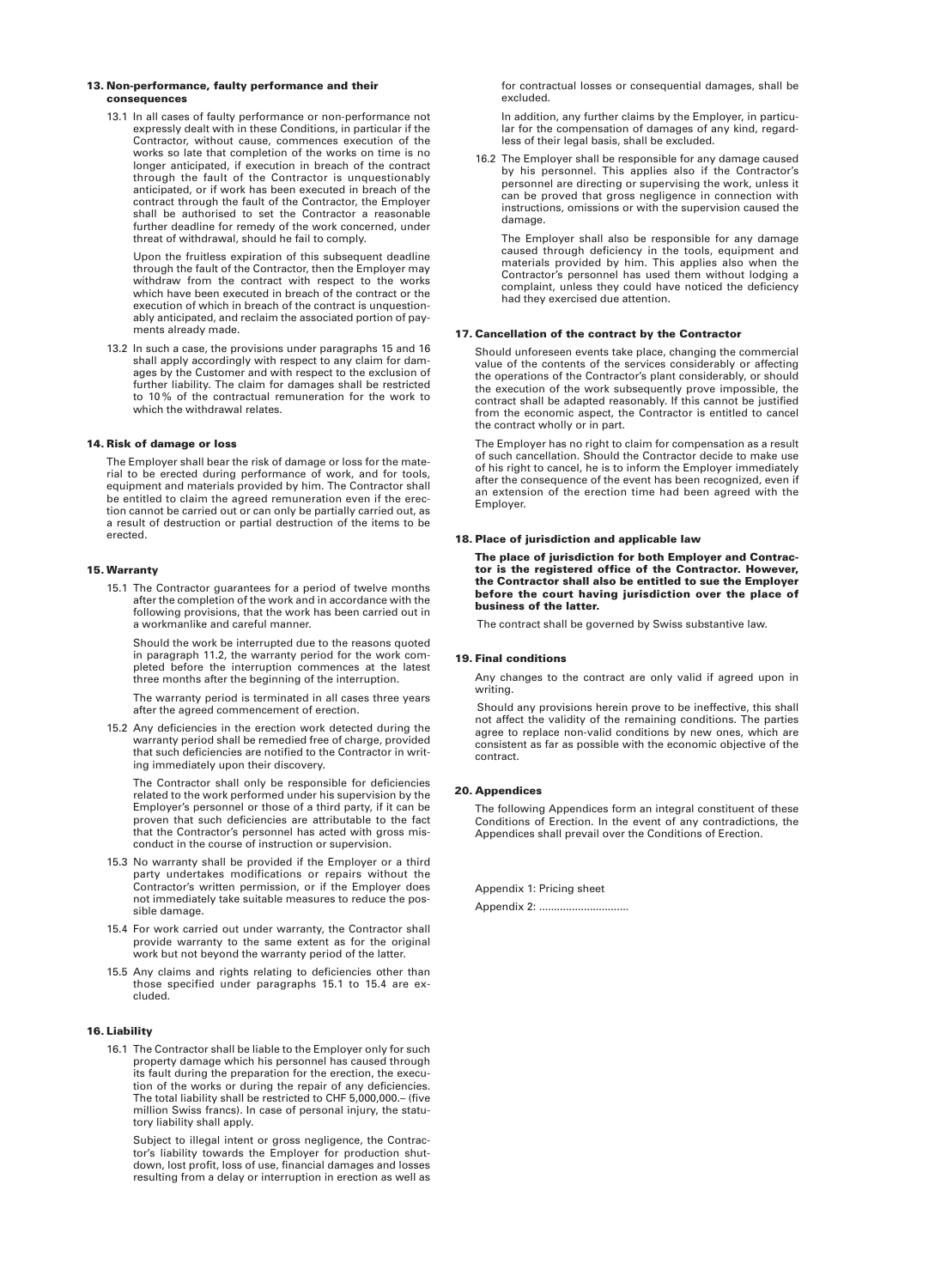| L<br>┚                       |
|------------------------------|
|                              |
|                              |
| $\overline{\mathsf{C}}$<br>ו |
| Č<br>١                       |
|                              |
|                              |
| ١                            |
|                              |
|                              |
|                              |
|                              |
|                              |

Employer: Installation:

Installation: Employer:

# Rates to our General Conditions of Erection Rates to our General Conditions of Erection

valid till:

valid till:

(Appendix 1) (Appendix 1) Our ref:

Date:

| f |
|---|

| Rates                                                                                            | Currency                                                                                   | Category 1 | Category 2                                                                           | Category 3 | Category 4 | Category 5 | Category 6 | Category 7 | Category 8 |
|--------------------------------------------------------------------------------------------------|--------------------------------------------------------------------------------------------|------------|--------------------------------------------------------------------------------------|------------|------------|------------|------------|------------|------------|
| Daily-/Hourly rates                                                                              |                                                                                            |            |                                                                                      |            |            |            |            |            |            |
| per hour<br>per day<br>- Working time during 5 weekdays or the<br>standard weekly working time   | しゃしゃ しょうしゃ しょうしゃ しょうしゃ しょうしゃ<br>しゃしゃ しょうしゃ しょうしゃ しょうしゃ しんりょう しんりょう しんしゃく しんりょう しんしゃく しんりょう |            |                                                                                      |            |            |            |            |            |            |
| per hour<br>- Travelling, transit, waiting preparatory and windig up times                       | HF                                                                                         |            |                                                                                      |            |            |            |            |            |            |
| per hour<br>- Overtime and night work on weekdays                                                | ĮН                                                                                         |            |                                                                                      |            |            |            |            |            |            |
| per hour<br>- Night work overtime on weekdays, work on Sundays<br>and public holidays            | HF                                                                                         |            |                                                                                      |            |            |            |            |            |            |
| per hour<br>- Surcharge for work under difficult conditions                                      | HF                                                                                         |            |                                                                                      |            |            |            |            |            |            |
| Additional costs will be invoiced on top of indicated ones<br>Daily Allowance per day of absence |                                                                                            |            |                                                                                      |            |            |            |            |            |            |
| Use of motor vehicle per km - company service vehicle<br>- private car                           | しゃしゃ しょうしゃ しょうしゃ                                                                           |            |                                                                                      |            |            |            |            |            |            |
| Costs for tools and equipment                                                                    | しゃしゃ しょうしゃ しょうしゃ                                                                           |            |                                                                                      |            |            |            |            |            |            |
| Home Leave When employed abroad, our personnel are entitled to one home leave                    |                                                                                            |            | per 6 months abroad, or under more difficult conditions one home leave per 3 months. |            |            |            |            |            |            |

Remarks: Remarks:

Easter Monday, May 1st, Ascension, Whit-Sunday, Whit-Monday, August 1st, December 25th and 26th. Charging Categories: see overleaf Public holidays in Switzerland: January 1st and 2nd, Good Friday, Easter Sunday,<br>Easter Monday, May 1st, Ascension, Whit-Sunday, Whit-Monday, August 1st, December 25th and 26th. Public holidays in Switzerland: January 1st and 2nd, Good Friday, Easter Sunday,

Charging Categories: see overleaf